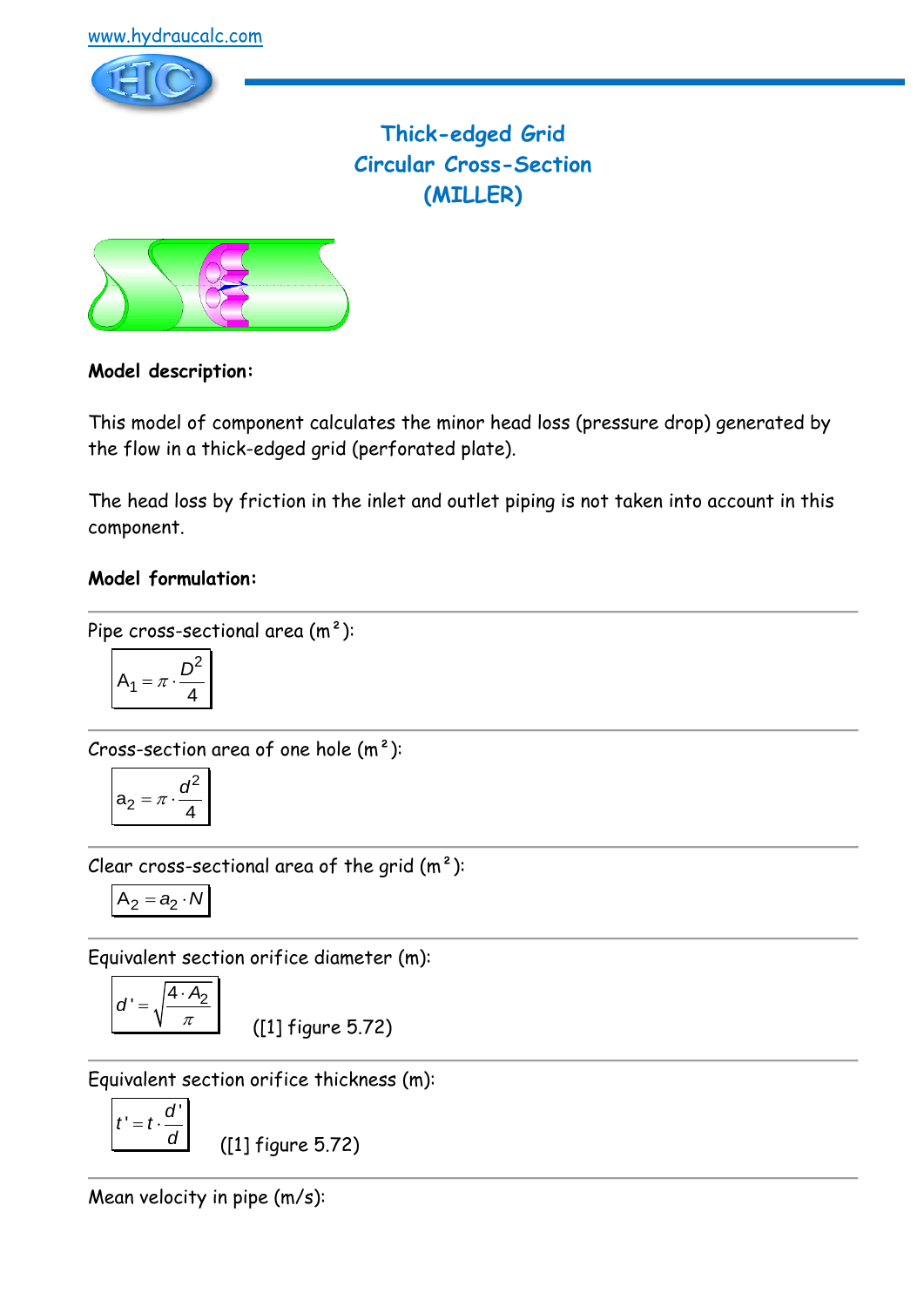$$
U=\frac{Q}{A_1}
$$

Mean velocity in holes (m/s):

$$
u=\frac{Q}{A_2}
$$

Mass flow rate (kg/s):

$$
G=Q\cdot \rho
$$

Reynolds number in pipe:

$$
Re_1 = \frac{U \cdot D}{v}
$$

Reynolds number in holes:

$$
\mathsf{Re}_2 = \frac{u \cdot d}{v}
$$

Local resistance coefficient:



Total pressure loss coefficient (based on mean velocity in pipe):

$$
K=K_0
$$

Total pressure loss (Pa):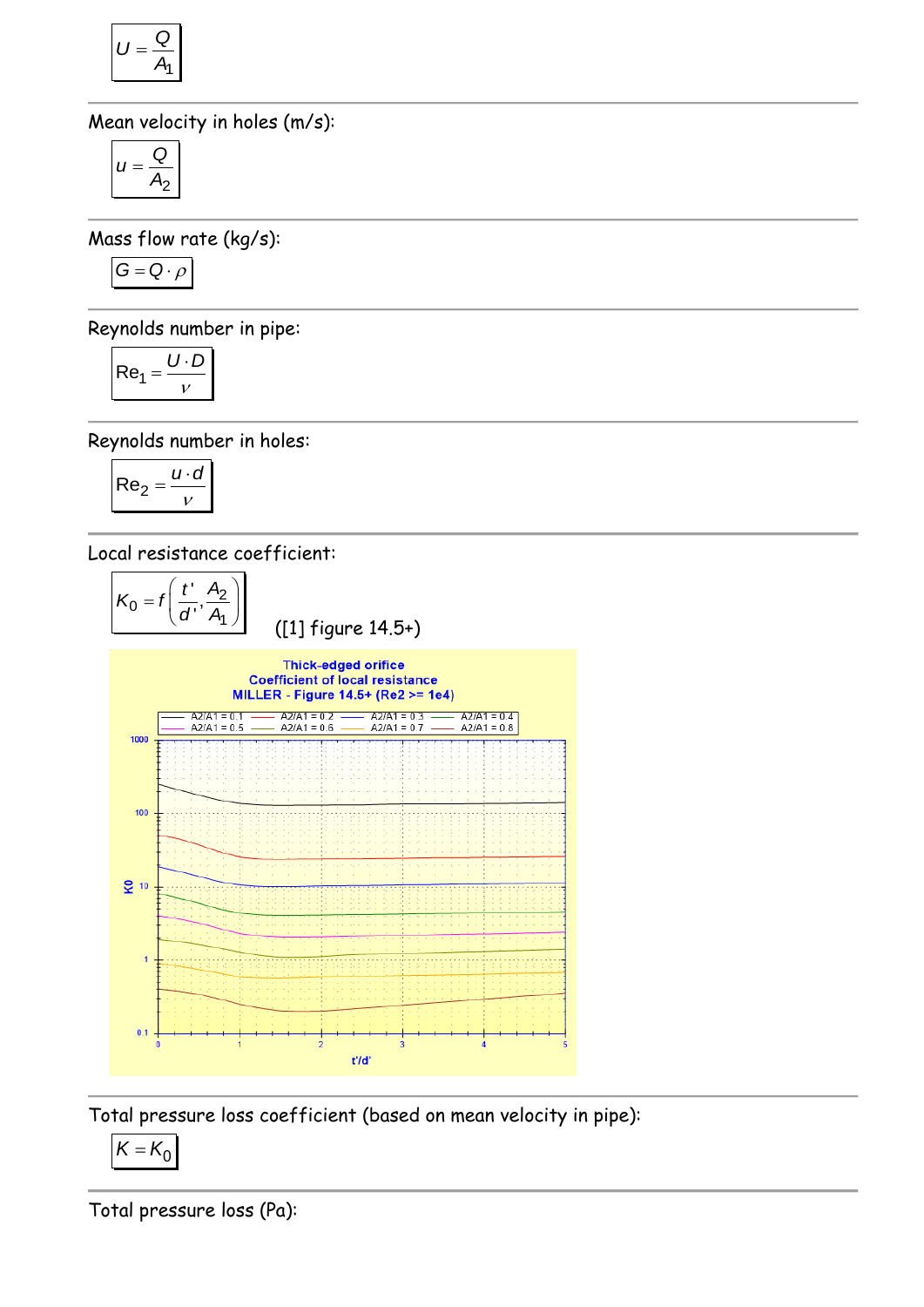$$
\Delta P = K \cdot \frac{\rho \cdot U^2}{2}
$$

Total head loss of fluid (m):

$$
\Delta H = K \cdot \frac{U^2}{2 \cdot g}
$$

Hydraulic power loss (W):

 $Wh = \Delta P \cdot Q$ 

## **Symbols, Definitions, SI Units:**

- D Pipe internal diameter (m)
- $A_1$  Pipe cross-sectional area  $(m^2)$
- d Hole diameter (m)
- $a_2$  Cross-section area of one hole  $(m^2)$
- N Holes number ()
- $A_2$  Clear cross-sectional area of the grid  $(m^2)$
- d' Equivalent section orifice diameter (m)
- t Grid thickness (m)
- t' Equivalent section orifice thickness (m)
- $Q$  Volume flow rate  $(m^3/s)$
- G Mass flow rate (kg/s)
- U Mean velocity in pipe (m/s)
- u Mean velocity in holes (m/s)
- Re<sup>1</sup> Reynolds number in pipe ()
- Re<sup>2</sup> Reynolds number in holes ()
- K<sup>0</sup> Local resistance coefficient ()
- K Total pressure loss coefficient (based on mean velocity in pipe) ()
- $\Delta P$  Total pressure loss (Pa)
- $\Delta H$  Total head loss of fluid (m)
- Wh Hydraulic power loss (W)
- $p$  Fluid density (kg/m<sup>3</sup>)
- $v$  Fluid kinematic viscosity  $(m^2/s)$
- g Gravitational acceleration (m/s²)

## **Validity range:**

- turbulent flow regime in holes (Re $_{2}$   $\geq$  10<sup>4</sup>)
- stabilized flow upstream of the grid

#### **Example of application:**